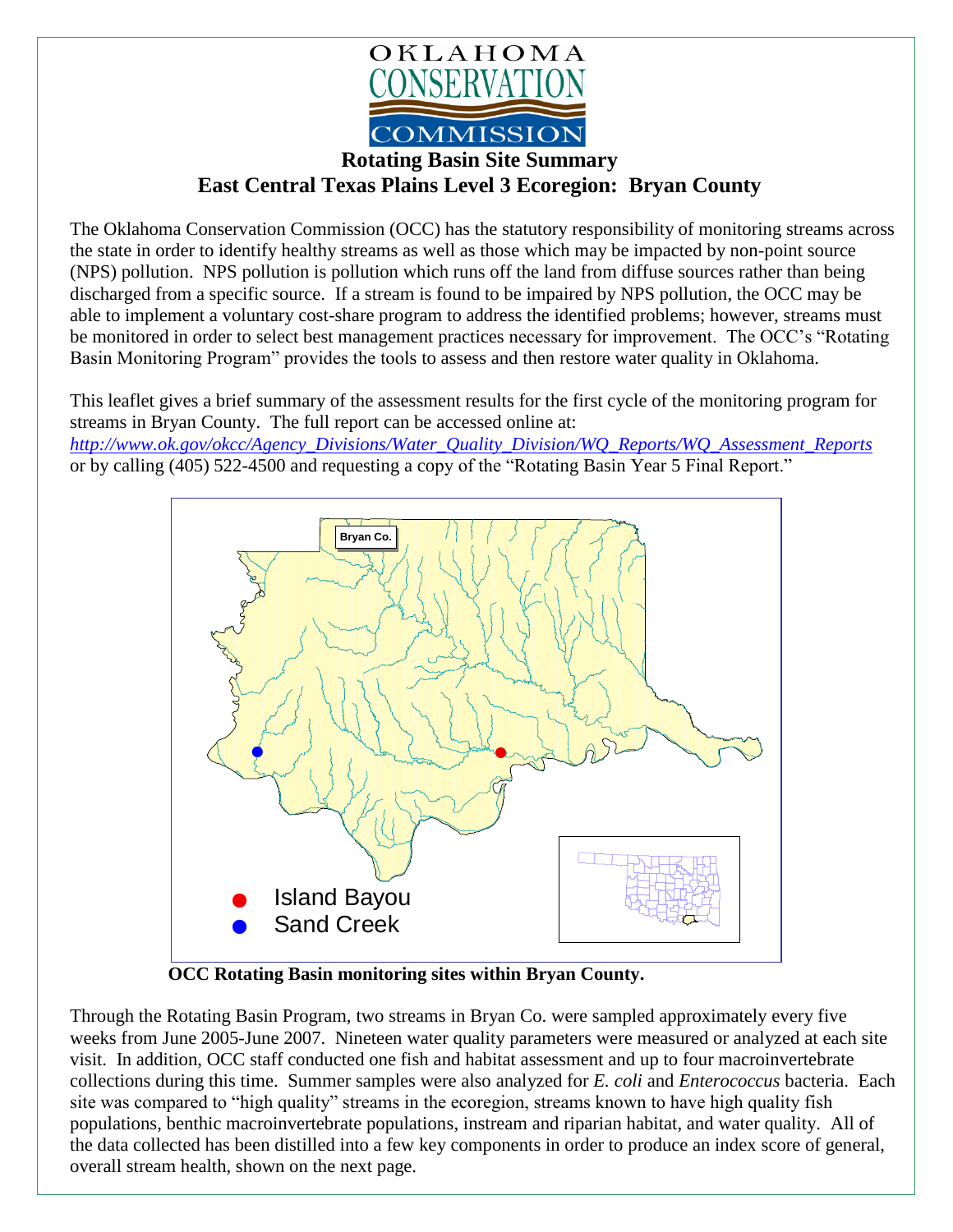**Summary of general stream health as determined by comparison to high quality streams in the East Central Texas Plains ecoregion and by assessment using Oklahoma State Water Quality Standards†.**

| moderate<br>good<br>poor                              | <b>Good</b>       |                     |
|-------------------------------------------------------|-------------------|---------------------|
|                                                       | <b>Sand Creek</b> | <b>Island Bayou</b> |
| <b>Overall Stream Health</b>                          | 49                | 47                  |
| Phosphorus                                            | 5                 | 3                   |
| Nitrogen                                              | 3                 | 3                   |
| Ammonia                                               | 5                 | 5                   |
| Dissolved Oxygen                                      | 5                 | 5                   |
| pH                                                    | 5                 | 5                   |
| Turbidity                                             | 5                 | 5                   |
| Salts (chloride, sulfate, TDS)                        | 5                 | 5                   |
| Fish                                                  | 5                 | 5                   |
| Macroinvertebrates                                    | 5                 | 5                   |
| Instream/Riparian Habitat                             | 3                 | 3                   |
| Bacteria                                              | 3                 | 3                   |
| Scale of 1-5 with 5 being the best                    |                   |                     |
| KEY:<br>1=significantly worse than high quality sites |                   |                     |
| 3=not as good as high quality sites but not impaired  |                   |                     |
| 5= equal to or better than high quality sites         |                   |                     |

**Sand Creek (OK410700-00-0260G):** This stream is not impaired and is comparable to high quality streams in the ecoregion for all parameters except nitrogen and bacteria, which were slightly elevated. The instream/riparian habitat was not quite as good as the high quality sites, but not significantly worse.

**Island Bayou Creek (OK410700-00-0040G):** This stream is not impaired and is comparable to high quality sites for all parameters except phosphorus, nitrogen and bacteria, which were slightly elevated. The instream/riparian habitat was not slightly worse than the high quality sites in the area.

*† The use of Oklahoma Water Quality Standards to assess streams and the 2008 results are described in the DEQ's 2008 Integrated Report, accessible online at http://www.deq.state.ok.us/wqdnew/305b\_303d/2008\_integrated\_report\_entire\_document.pdf*